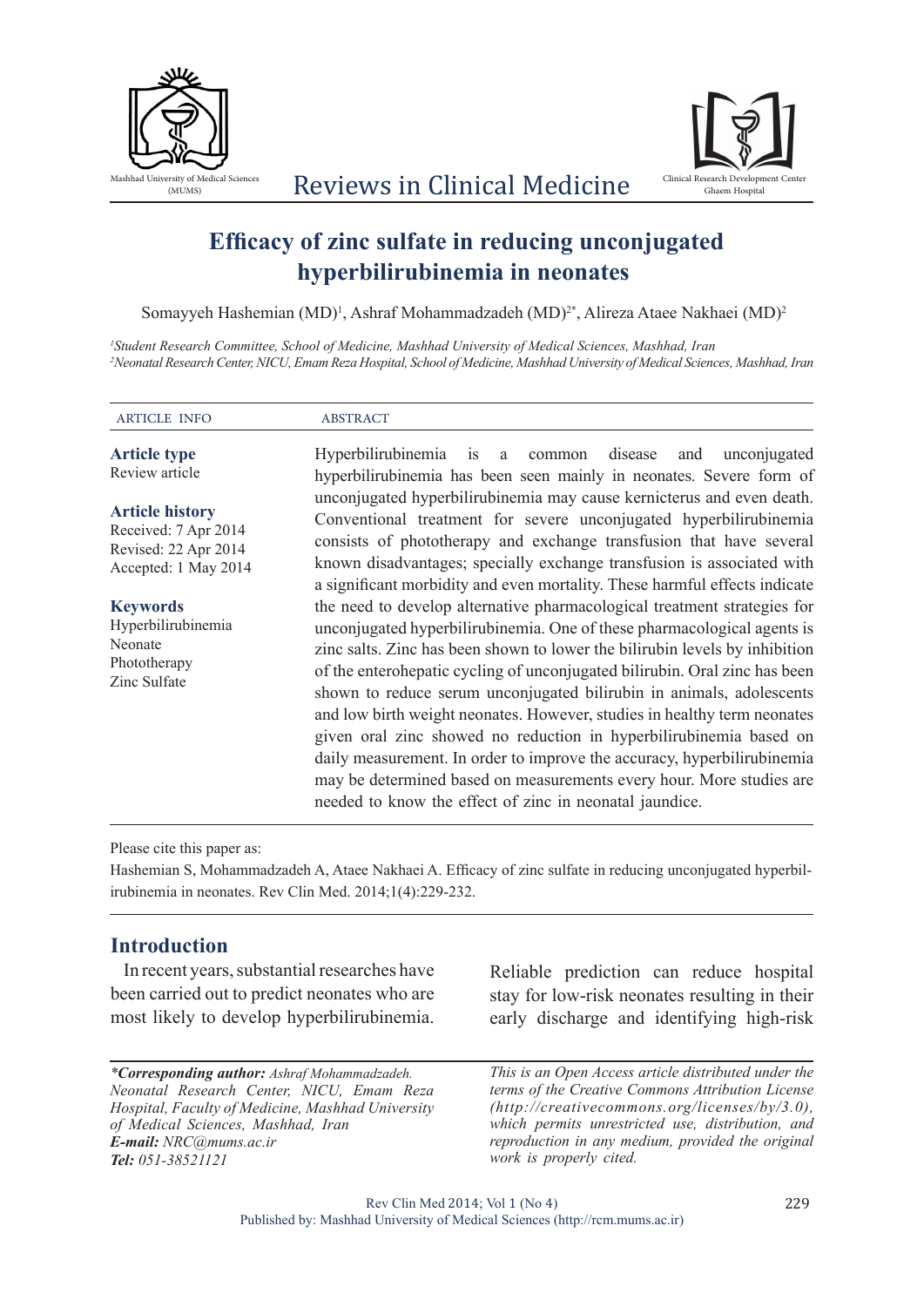neonates facilitating their closer follow-up (1). In general, 60% of full-term newborns and 80% of preterm ones experience jaundice in their first week of life (2,3). The highest incidence of severe neonatal hyperbilirubinemia is in Asians; accounting for one third of infantile admissions in Iran (3). Jaundice in such cases is mainly physiologic and is diagnosed by ruling out other causes of icterus such as hemolysis, infection or metabolic diseases whereas 5-10% require intervention (3,4). The fundamental aim of detecting and treating severe neonatal jaundice is to prevent bilirubin encephalopathy and its chronic sequel (1,5). Such complications further necessitate the importance of treatment in this disease. Although up to now the phototherapy and blood transfusion have been the treatment of choice in such cases, both have several disadvantages (4). Exchange transfusion has the risk of Graft Versus Host Disease (GVHD) and a higher mortality rate (2). Phototherapy induces parental anxiety secondary to hospitalization and high cost of care. On the other hand, it disturbs mother-infant bonding; whereas drug therapy is more practical and has a lower cost of care.

In several studies, the association between micronutrients and icterus have been proposed and various substances have been introduced which bound to bilirubin in the small intestine. resisted against its absorption and therefore prevented enterohepatic circulation, but with inconsistent results (1,6).

Zinc is one of the essential elements in neonatal growth, protein synthesis and regulation of inhibitory and stimulatory synapses of the brain. Zinc lower the bilirubin levels by inhibition of the normal enterohepatic cycling of unconjugated bilirubin (UCB) (7-9). Therefore, the anticipated role of zinc supplementation in neonatal jaundice seems to be an attractive issue.

# **Discussion**

Drug therapy has always been a method with highest compliance, low cost and the treatment method in cases of neonatal hyperbilirubinemia.

Clofibrate, phenobarbtal, bile salts, dipenycilamine, zinc compounds and etc. have been studied so far which act through different mechanisms such as inhibition of production, stimulation of hepatic clearance and enzyme inhibition (10). However, none has been proposed as a common therapeutic method so far.

Bilirubin is produced by the catabolism of heme in the intestine to form a structure that cannot be absorbed by the intestine into the blood stream and will be excreted in the feces resulting in decreased unconjugated bilirubin (UCB) blood. Based on this theory oral zinc is expected to reduce hyperbilirubinemia (11). To date, zinc salts have been demonstrated to be promising in both in vitro and in vivo conditions (1). In other words, the action of zinc in hyperbilirubinemia depends on its ability to reach the distal intestine where it precipitates the unconjugated bilirubin to prevent the enterohepatic circulation.

The first human study on this issue was performed by Mendez-Sanchez et al. on adult patients of Gilbert syndrome. This study was a small study with low sample size, enrolling only 20 patients. Authors reported that zinc sulphate administration decreased the serum unconjugated bilirubin significantly (7).

In another study by Rana et al. (1), the efficacy of oral zinc salt was investigated on the incidence of hyperbilirubinemia and the need of phototherapy in at-risk term and late-preterm neonates between 25 and 168 h of age. They concluded that twicedaily administration of oral zinc in a dose of 10 mg/day did not reduce the incidence of hyperbilirubinemia in such cases during first week of age (1).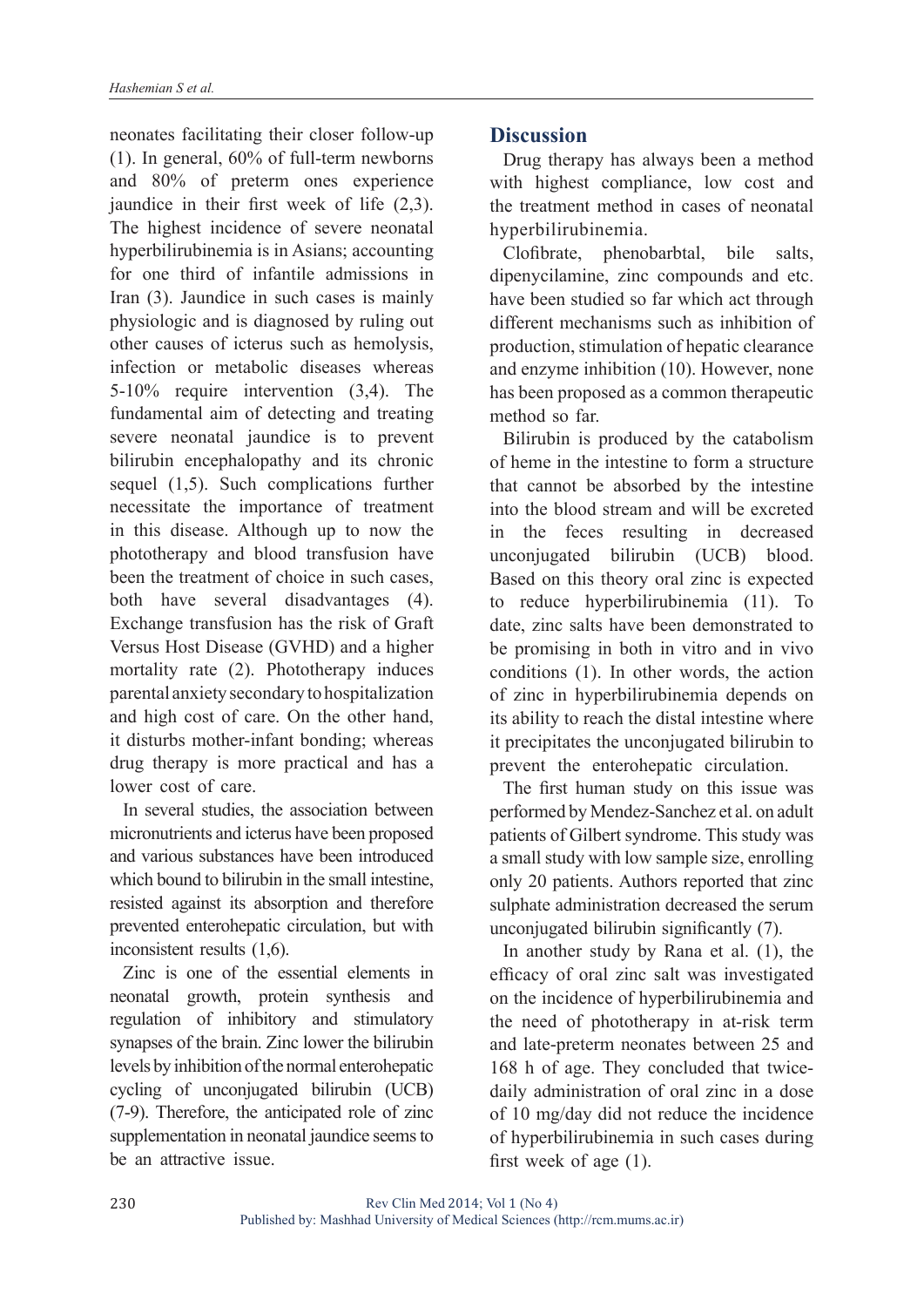Mafinejad et al. conducted a study in Iran in 2012. They showed that administration of zinc sulfate neither affected hyperbilirubinemia nor delayed jaundice appearance. However, fewer admissions and phototherapy duration was reported in the zinc group. Weight gain between 3rd and 7th day of age was also more significant among the zinc group (12).

In a study by Vitek et al. in 2005, the oral administration of zinc salts efficiently decreased serum bilirubin levels in hyperbilirubinemic rats, most probably due to the inhibition of enterohepatic circulation of bilirubin. They suggested that this approach might be useful in the treatment of severe unconjugated hyperbilirubinemia (8).

Nevertheless, Patton et al. studied the effect of oral zinc on 60 neonates with hyperbilirubinemia. The neonates were divided into the study group receiving 5mg oral zinc twice daily for five days and the control group. They reported that bilirubin level measurement on day 5 of treatment have showed no significant difference in the duration of hyperbilirubinemia between the two groups (11). No adverse effects have been seen in these studies.

Regarding several trials treating large number of children with diarrhea, measles, pneumonia, common cold and malaria, oral zinc has been found to be quite safe (13-15).

## **Conclusion**

Administration of oral zinc sulfate in neonatal jaundice may reduce duration of phototherapy and the mean total serum bilirubin (TSB) levels in neonates. Therefore, zinc may be recommended as a safe and effective medication in neonatal jaundice beside phototherapy. Further studies with a larger sample size, different dosage, formulation of zinc and with more precise laboratory studies are recommended in the future to confirm these findings.

#### **Acknowledgement**

We would like to thank Clinical Research Development Center of Ghaem Hospital for their assistant in this manuscript. This study was supported by a grant from the Vice Chancellor for Research of the Mashhad University of Medical Sciences for the research project as a medical student thesis with approval number of 90894.

## **Conflict of Interest**

The authors declare no conflict of interest.

#### **References**

- 1. Rana N, Mishra S, Bhatnagar S, et al. Efficacy of zinc in reducing hyperbilirubinemia among at-risk neonates: a randomized, double-blind, placebo-controlled trial. Indian J Pediatr. 2011;78:1073-1078.
- 2. Stoll BJ, Kliegman RM. Jaundice and hyperbilirubinemia. In: Behrman RE, Kliegman R, Jenson HB, editors. Nelson textbook of pediatric. 17th ed. Philadelphia: WB Saunders; 2004 p. 592-598.
- 3. Mohammadzadeh A, Farhat AS, Iranpour R. Effect of clofibrate in jaundiced term newborns. Indian J Pediatr. 2005;72:123-126.
- 4. Martin RJ, Fanaroff AA, Walsh MC. Neonatal jaundice and liver disease. In: Kaplan M, Wong RJ, Sibley E, Stevenson DK, editors. Fanaroff and Martin's neonatal perinatal medicine. St. Louis. Elsevier: Mosby saunders; 2011 p. 1443-1496.
- 5. Shapiro SM. Bilirubin toxicity in the developing nervous system. Pediatr Neurol. 2003;29:410-421.
- 6. Odell GB, Gutcher GR, Whitington PF, et al. Enteral administration of agar as an effective adjunct to phototherapy of neonatal hyperbilirubinemia. Pediatr Res. 1983;17:810-814.
- 7. Méndez-Sánchez N, Roldán-Valadez E, Flores MA, et al. Zinc salts precipitate unconjugated bilirubin in vitro and inhibit enterohepatic cycling of bilirubin in hamsters. Eur J Clin Invest. 2001;31:773-780.
- 8. Vitek L, Muchova L, Zelenka J, et al. The effect of zinc salts on serum bilirubin levels in hyperbilirubinemic rats. J Pediatr Gastroenterol Nutr. 2005;40:135-140.
- 9. Méndez-Sánchez N, Martínez M, González V, et al. Zinc sulfate inhibits the enterohepatic cycling of unconjugated bilirubin in subjects with Gilbert's syndrome. Ann Hepatol. 2002;1:40-43.
- 10. Dennery PA. Pharmacological interventions for the treatment of neonatal jaundice. Semin Neo-